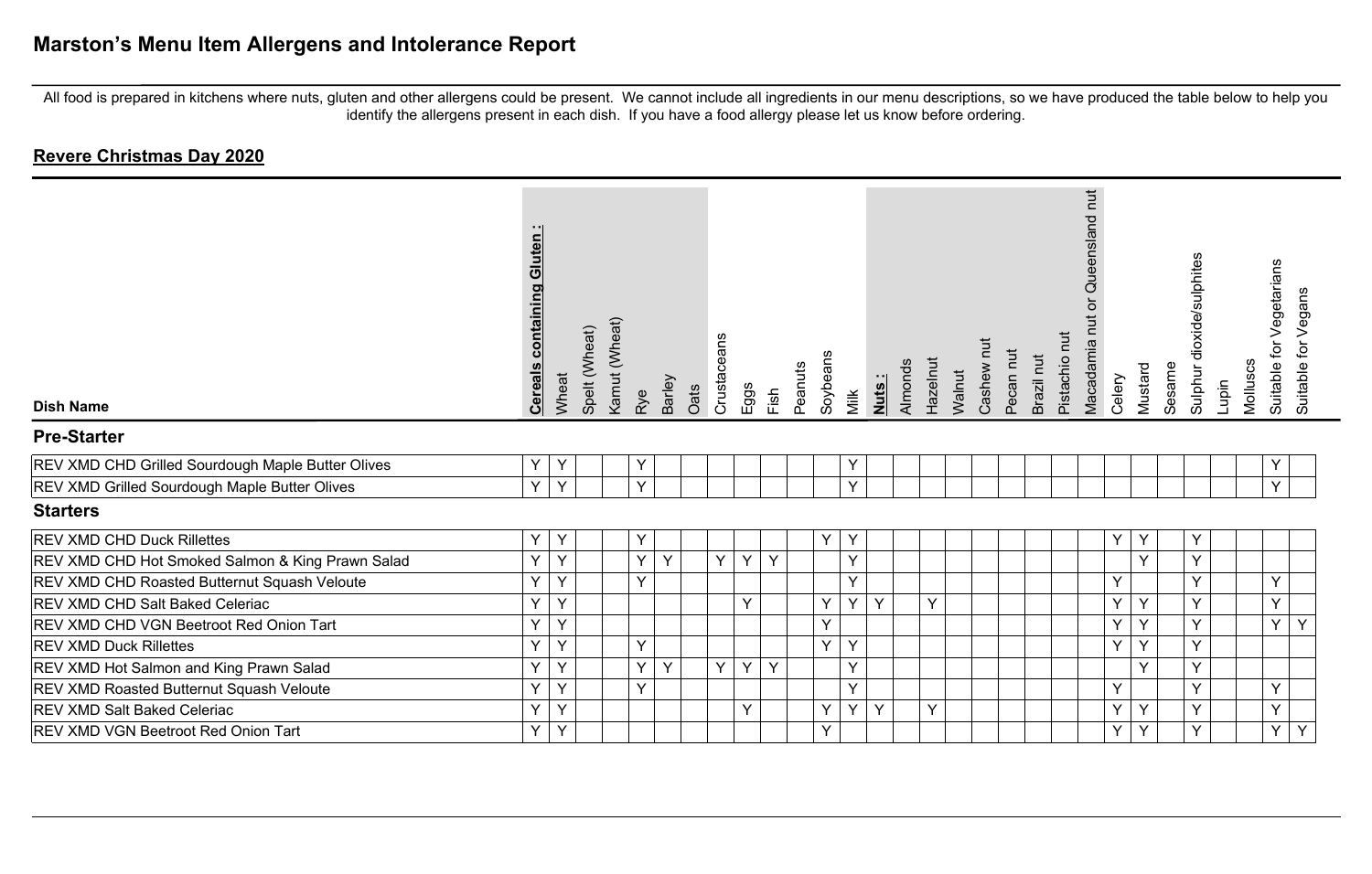| <b>Dish Name</b>                         | <b>Cereals containing Gluten:</b> | Wheat        | Spelt (Wheat) | Kamut (Wheat) | Rye      | <b>Barley</b> | Oats | Crustaceans  | Eggs | Fish   | Peanuts | Soybeans | Milk         | Nuts:        | Almonds | Hazelnut | Walnut | Cashew | Pecan nut | Brazil nut | Pistachio nut | Queensland nut<br>ă<br>Macadamia nut | Celery | Mustard | Sesame | dioxide/sulphites<br><b>Sulphur</b> | Lupin | Molluscs | Vegetarians<br>ίþ<br>Suitable | Vegans<br>Suitable for |
|------------------------------------------|-----------------------------------|--------------|---------------|---------------|----------|---------------|------|--------------|------|--------|---------|----------|--------------|--------------|---------|----------|--------|--------|-----------|------------|---------------|--------------------------------------|--------|---------|--------|-------------------------------------|-------|----------|-------------------------------|------------------------|
| <b>Mains</b>                             |                                   |              |               |               |          |               |      |              |      |        |         |          |              |              |         |          |        |        |           |            |               |                                      |        |         |        |                                     |       |          |                               |                        |
| REV XMD CHD Grilled Sea Bass             | $\checkmark$                      | Y            |               |               |          |               |      | Y            |      | Y      |         |          | Y            |              |         |          |        |        |           |            |               |                                      | Y      | Y       |        |                                     |       |          |                               |                        |
| <b>REV XMD CHD Mushroom Wellington</b>   | $\mathbf{v}$                      | $\checkmark$ |               |               |          |               |      |              | Y    |        |         |          | $\checkmark$ |              |         |          |        |        |           |            |               |                                      |        |         |        | $\checkmark$                        |       |          | $\checkmark$                  |                        |
| <b>REV XMD CHD Roast Fillet of Beef</b>  |                                   |              |               |               |          |               |      |              | Y    |        |         |          | $\checkmark$ |              |         |          |        |        |           |            |               |                                      |        |         |        | $\checkmark$                        |       |          |                               |                        |
| <b>REV XMD CHD Roast Turkey</b>          | $\checkmark$                      | Y            |               |               |          |               |      |              |      |        |         |          | Y            | Y            |         |          |        |        |           |            |               |                                      |        |         |        | $\checkmark$                        |       |          |                               |                        |
| REV XMD CHD VGN Mushroom Suet Pudding    | $\checkmark$                      | $\checkmark$ |               |               | Y        | Y             | Y    |              |      |        |         |          |              |              |         |          |        |        |           |            |               |                                      | Y      |         |        | $\checkmark$                        |       |          | $\checkmark$                  | Y                      |
| <b>REV XMD Grilled Sea Bass</b>          | $\checkmark$                      | Y            |               |               |          |               |      | $\checkmark$ |      | $\vee$ |         |          | $\checkmark$ |              |         |          |        |        |           |            |               |                                      | Y      | Y       |        |                                     |       |          |                               |                        |
| <b>REV XMD Mushroom Wellington</b>       | $\checkmark$                      | Y            |               |               |          |               |      |              | Y    |        |         |          | $\checkmark$ |              |         |          |        |        |           |            |               |                                      |        |         |        | v                                   |       |          | Y                             |                        |
| <b>REV XMD Roast Breast Turkey</b>       | $\vee$                            | $\vee$       |               |               |          |               |      |              |      |        |         |          | $\vee$       | $\checkmark$ |         |          |        |        |           |            |               |                                      |        |         |        | $\checkmark$                        |       |          |                               |                        |
| <b>REV XMD Roast Fillet of Beef</b>      |                                   |              |               |               |          |               |      |              | Y    |        |         |          | $\checkmark$ |              |         |          |        |        |           |            |               |                                      |        |         |        | $\checkmark$                        |       |          |                               |                        |
| <b>REV XMD VGN Mushroom Suet Pudding</b> | $\checkmark$                      | Υ            |               |               | $Y \mid$ | Y             | Y    |              |      |        |         |          |              |              |         |          |        |        |           |            |               |                                      | Y      |         |        |                                     |       |          | Y                             | Y                      |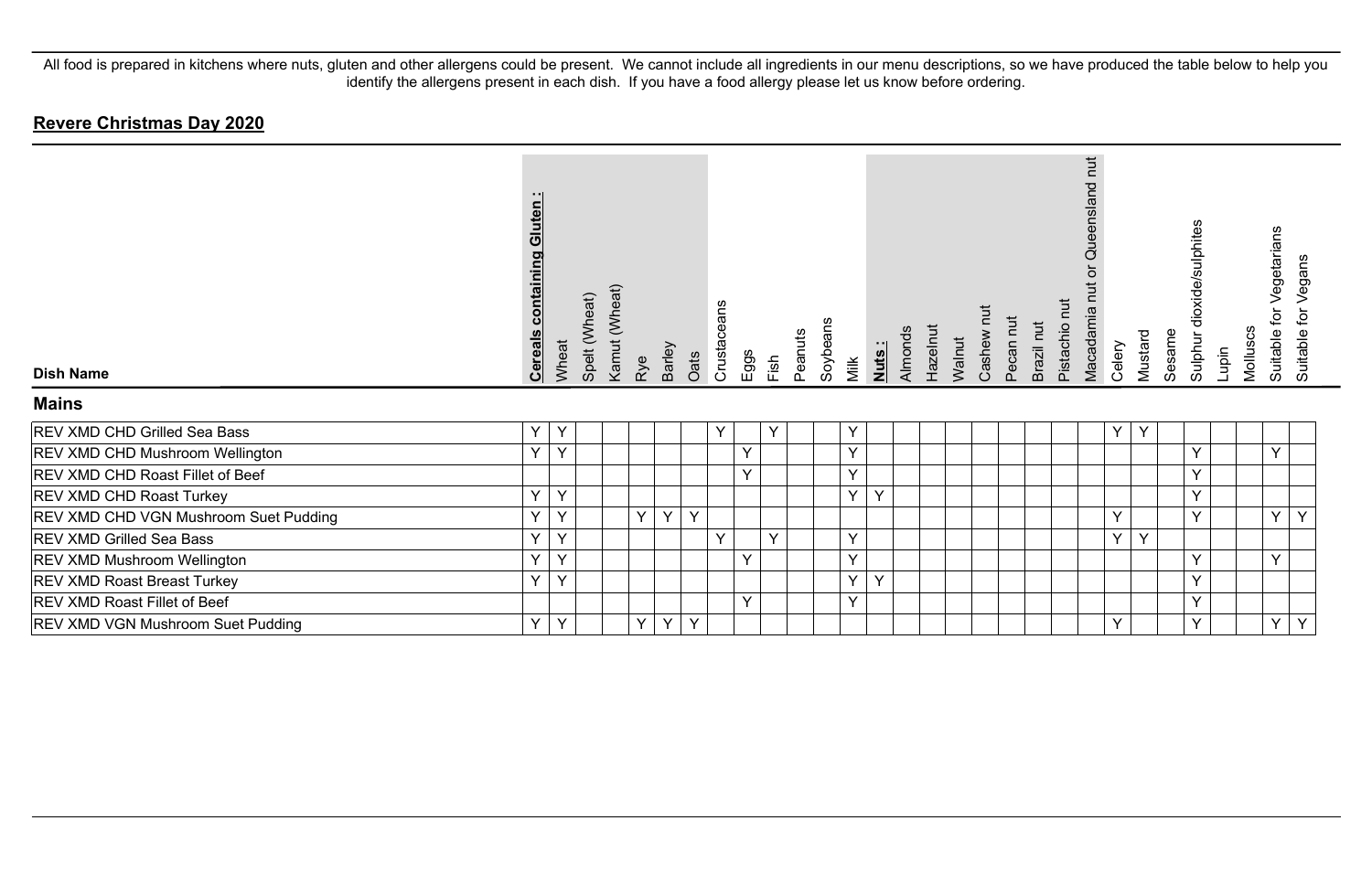| <b>Dish Name</b>                       | <b>Cereals containing Gluten:</b> | Wheat | Spelt (Wheat) | Kamut (Wheat) | Rye | Barley<br>Oats | Crustaceans | Eggs | Fish | Peanuts | Soybeans | Milk         | Nuts: | Almonds        | Hazelnut       | Walnut           | Cashew nut               | Pecan nut      | Brazil nut     | Pistachio nut  | Queensland nut<br>Macadamia nut or | Celery | Mustard | Sesame | Sulphur dioxide/sulphites | Lupin | Molluscs | Suitable for Vegetarians<br>Suitable for Vegans |  |
|----------------------------------------|-----------------------------------|-------|---------------|---------------|-----|----------------|-------------|------|------|---------|----------|--------------|-------|----------------|----------------|------------------|--------------------------|----------------|----------------|----------------|------------------------------------|--------|---------|--------|---------------------------|-------|----------|-------------------------------------------------|--|
| <b>Desserts</b>                        |                                   |       |               |               |     |                |             |      |      |         |          |              |       |                |                |                  |                          |                |                |                |                                    |        |         |        |                           |       |          |                                                 |  |
| REV XMD Baked Vanilla Cheesecake       | Y                                 | Y     |               |               |     |                |             | Υ    |      |         |          | Y            |       |                |                |                  |                          |                |                |                |                                    |        |         |        | Υ                         |       |          | Y                                               |  |
| REV XMD CHD Baked Vanilla Cheesecake   | Y                                 | Y     |               |               |     |                |             | Y    |      |         |          | Y            |       |                |                |                  |                          |                |                |                |                                    |        |         |        | Y                         |       |          | Y                                               |  |
| REV XMD CHD Dark Chocolate Brownie     |                                   |       |               |               |     |                |             | Υ    |      |         | Y        | Y            |       |                |                |                  |                          |                |                |                |                                    |        |         |        | Y                         |       |          | Υ                                               |  |
| REV XMD CHD Duo Christmas Pudding      | Y                                 | Y     |               |               |     |                |             | Y    |      |         |          | $\vee$       |       |                |                |                  |                          |                |                |                |                                    |        |         |        | Y                         |       |          | Y                                               |  |
| REV XMD CHD VGN Cookie Loaf Cake       | Y                                 | Y     |               |               |     |                |             |      |      |         | Y        |              |       |                |                |                  |                          |                |                |                |                                    |        |         |        |                           |       |          | Y<br>Y                                          |  |
| REV XMD CHD Warm Sticky Toffee Pudding | Y                                 | Y     |               |               |     |                |             | Υ    |      | Y       |          | Y            |       | $\tilde{?}$    | $\overline{?}$ | $\boldsymbol{?}$ | $\overline{\mathcal{E}}$ | $\overline{?}$ | $\overline{?}$ | $\overline{?}$ | $\overline{?}$                     |        |         |        |                           |       |          | Υ                                               |  |
| <b>REV XMD Dark Chocolate Brownie</b>  |                                   |       |               |               |     |                |             | Y    |      |         | Y        | $\mathsf{Y}$ |       |                |                |                  |                          |                |                |                |                                    |        |         |        | Y                         |       |          | Y                                               |  |
| REV XMD Duo Christmas Pudding          | Y                                 | Υ     |               |               |     |                |             | Y    |      |         |          | $\vee$       |       |                |                |                  |                          |                |                |                |                                    |        |         |        | Y                         |       |          | Y                                               |  |
| REV XMD VGN Cookie Loaf Cake           | Y                                 | Υ     |               |               |     |                |             |      |      |         | Y        |              |       |                |                |                  |                          |                |                |                |                                    |        |         |        |                           |       |          | Υ<br>Υ                                          |  |
| REV XMD Warm Sticky Toffee Pudding     | Y                                 | Y     |               |               |     |                |             | Y    |      | Y       |          | $\checkmark$ |       | $\overline{?}$ | ?              | $\overline{?}$   | $\overline{?}$           | $\overline{?}$ | $\overline{?}$ | $\overline{?}$ | $\overline{?}$                     |        |         |        |                           |       |          | Y                                               |  |
| <b>Chocolate</b>                       |                                   |       |               |               |     |                |             |      |      |         |          |              |       |                |                |                  |                          |                |                |                |                                    |        |         |        |                           |       |          |                                                 |  |
| REV XMD CHD Chocolate Truffles         |                                   |       |               |               |     |                |             |      |      |         | Υ        |              |       |                |                |                  |                          |                |                |                |                                    |        |         |        |                           |       |          | Y                                               |  |
| <b>REV XMD Chocolate Truffles</b>      |                                   |       |               |               |     |                |             |      |      |         | Y        | Y            |       |                |                |                  |                          |                |                |                |                                    |        |         |        |                           |       |          | Υ                                               |  |
| REV XMD Coffee or Tea                  |                                   |       |               |               |     |                |             |      |      |         |          | Y            |       |                |                |                  |                          |                |                |                |                                    |        |         |        |                           |       |          | Y                                               |  |
|                                        |                                   |       |               |               |     |                |             |      |      |         |          |              |       |                |                |                  |                          |                |                |                |                                    |        |         |        |                           |       |          |                                                 |  |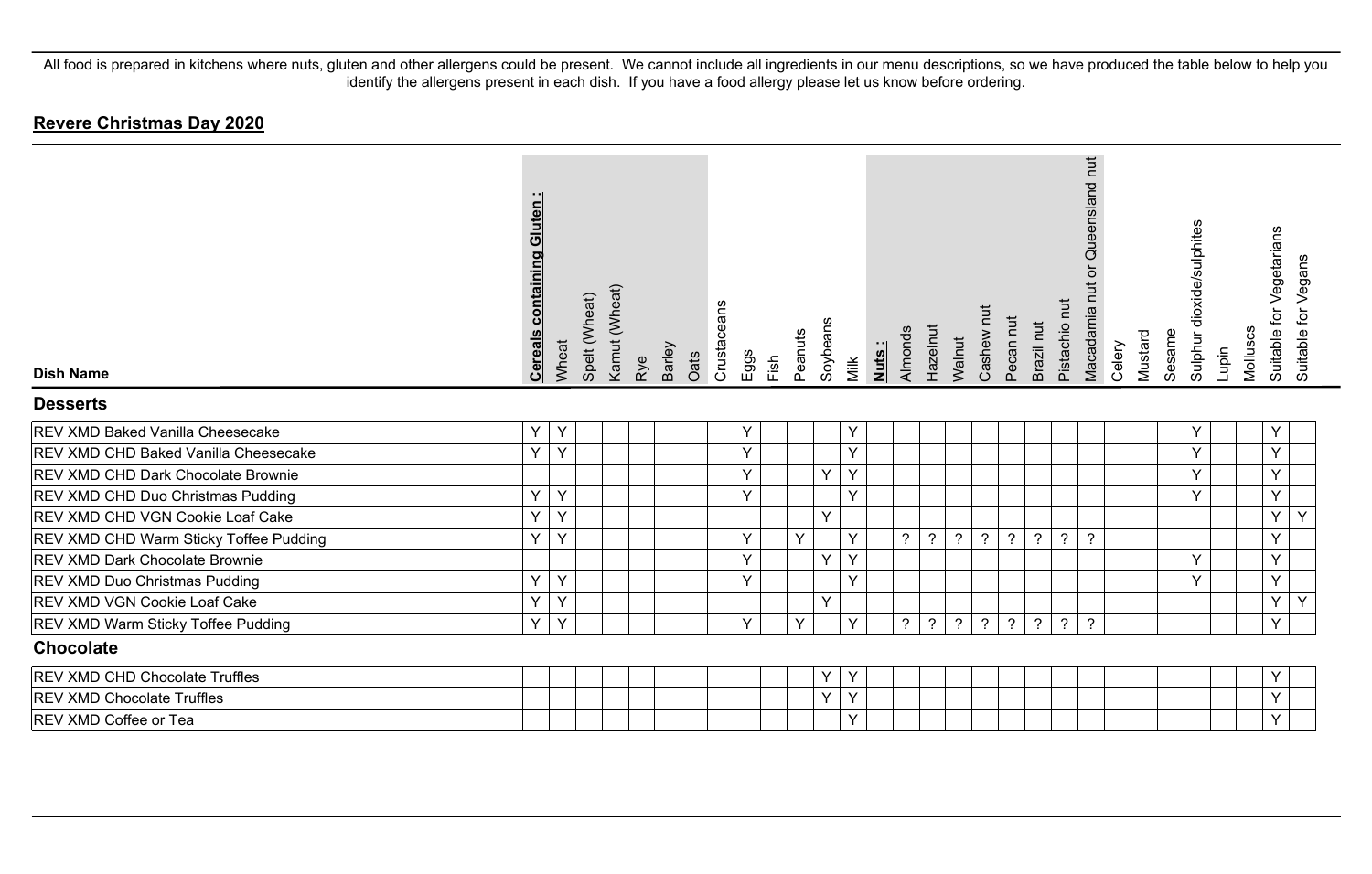| <b>Dish Name</b>                          | Gluten<br>containing<br><b>Cereals</b> | Wheat        | Spelt (Wheat) | Kamut (Wheat) | Rye | Barley       | Oats | Crustaceans | Eggs | Fish | Peanuts | Soybeans | Milk         | Nuts: | Almonds | Hazelnut | Walnut | Pecan nut<br>Cashew | Brazil nut | iut<br>Pistachio r | <b>Tut</b><br>ueensland<br>Ø<br>Macadamia n | Celery | Mustard | Sesame | Sulphur dioxide/sulphites | lupin | Molluscs | Vegetarians<br>đ<br>Suitable | Vegans<br>Suitable for |
|-------------------------------------------|----------------------------------------|--------------|---------------|---------------|-----|--------------|------|-------------|------|------|---------|----------|--------------|-------|---------|----------|--------|---------------------|------------|--------------------|---------------------------------------------|--------|---------|--------|---------------------------|-------|----------|------------------------------|------------------------|
| <b>Infants Menu</b>                       |                                        |              |               |               |     |              |      |             |      |      |         |          |              |       |         |          |        |                     |            |                    |                                             |        |         |        |                           |       |          |                              |                        |
| REV XMD INF Ice Cream Sundae              |                                        |              |               |               |     |              |      |             |      |      |         | Υ        | Y            |       |         |          |        |                     |            |                    |                                             |        |         |        |                           |       |          | Υ                            |                        |
| <b>REV XMD INF Chocolate Brownie</b>      |                                        |              |               |               |     |              |      |             | Y    |      |         | Y        | Y            |       |         |          |        |                     |            |                    |                                             |        |         |        | Υ                         |       |          | Y                            |                        |
| <b>REV XMD INF Christmas Pudding</b>      | Y                                      | $\mathsf{Y}$ |               |               |     |              |      |             |      |      |         |          | $\vee$       |       |         |          |        |                     |            |                    |                                             |        |         |        | Y                         |       |          | Y                            |                        |
| <b>REV XMD INF Dough Balls Garlic</b>     | Y                                      | Y            |               |               |     | $\mathsf{Y}$ |      |             |      |      |         |          | Y            |       |         |          |        |                     |            |                    |                                             |        |         |        |                           |       |          | $\mathsf{Y}$                 |                        |
| <b>REV XMD INF Grilled Sausages</b>       | Y                                      | Y            |               |               |     |              |      |             |      |      |         |          | Y            |       |         |          |        |                     |            |                    |                                             |        |         |        | Y                         |       |          |                              |                        |
| <b>REV XMD INF Roast Turkey</b>           | Y                                      | $\checkmark$ |               |               |     |              |      |             |      |      |         |          | $\checkmark$ |       |         |          |        |                     |            |                    |                                             |        |         |        | Y                         |       |          |                              |                        |
| <b>REV XMD INF Tomato and Basil Pasta</b> | Y                                      | $\checkmark$ |               |               |     |              |      |             |      |      |         |          |              |       |         |          |        |                     |            |                    |                                             | Y      |         |        |                           |       |          | Y                            | $\sqrt{}$              |
| <b>REV XMD INF Tomato Soup</b>            | Y                                      | $\mathsf{Y}$ |               |               |     | $\vee$       |      |             |      |      |         |          | $\vee$       |       |         |          |        |                     |            |                    |                                             |        |         |        |                           |       |          | $\vee$                       |                        |
| <b>REV XMD INF Veg Baton and Hummus</b>   |                                        |              |               |               |     |              |      |             |      |      |         |          |              |       |         |          |        |                     |            |                    |                                             |        |         | Υ      |                           |       |          | $\sf Y$                      | $\checkmark$           |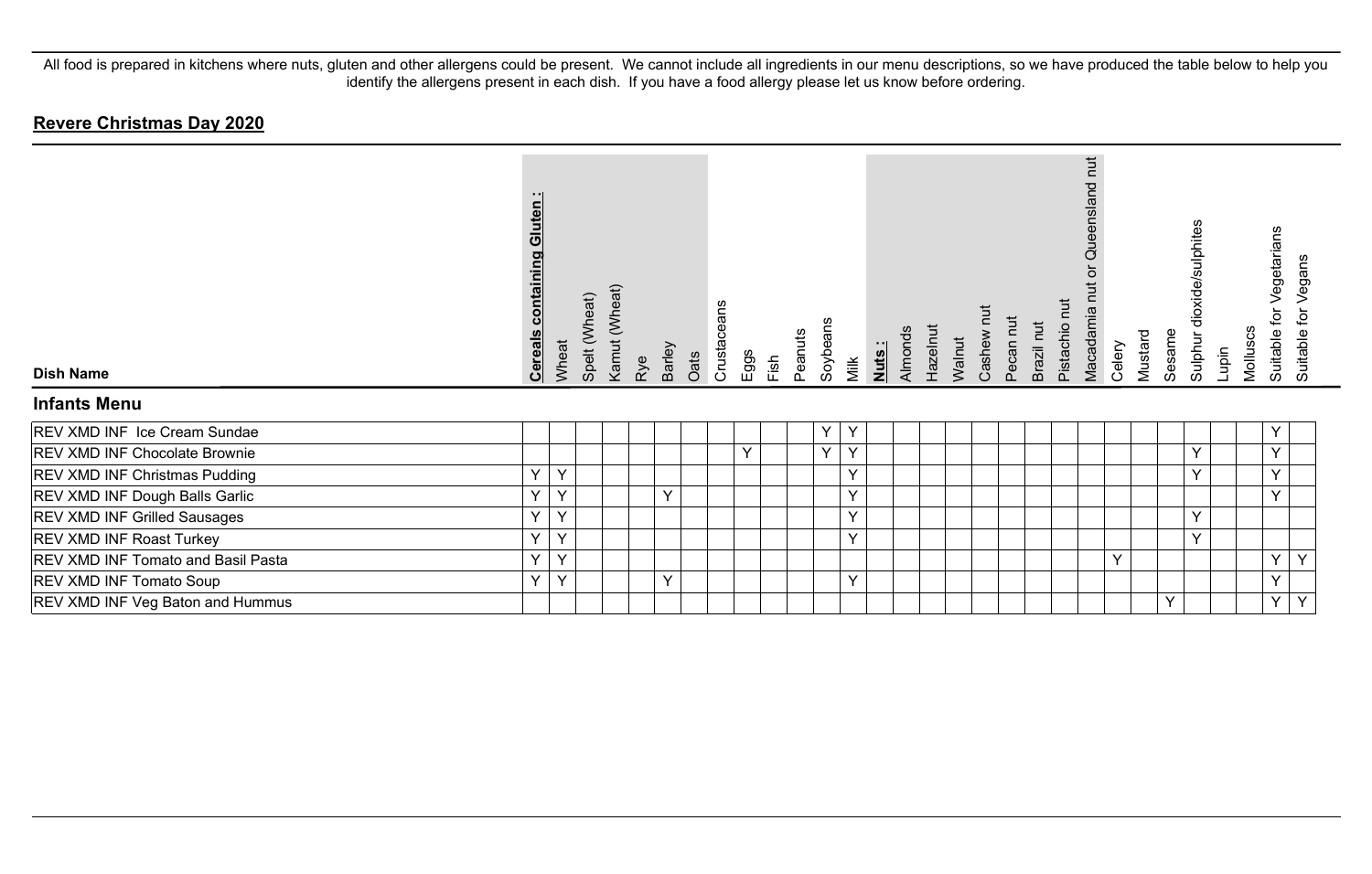| <b>Dish Name</b>                                       | <b>Cereals containing Gluten:</b> | Wheat        | Spelt (Wheat) | Kamut (Wheat) | Rye | <b>Barley</b> | Crustaceans<br>Oats | Eggs   | Fish | Peanuts | Soybeans | Milk         | Nuts: | Almonds | Hazelnut | Walnut | Ĕ<br>Cashew | Pecan nut | Brazil nut | Pistachio nut | hut<br>Queensland<br>ŏ<br>Macadamia nut | Celery | Mustard      | Sesame | dioxide/sulphites<br>Sulphur | Lupin | Molluscs | Vegetarians<br>Suitable for Vegans<br>Suitable for |  |
|--------------------------------------------------------|-----------------------------------|--------------|---------------|---------------|-----|---------------|---------------------|--------|------|---------|----------|--------------|-------|---------|----------|--------|-------------|-----------|------------|---------------|-----------------------------------------|--------|--------------|--------|------------------------------|-------|----------|----------------------------------------------------|--|
| <b>Starter</b>                                         |                                   |              |               |               |     |               |                     |        |      |         |          |              |       |         |          |        |             |           |            |               |                                         |        |              |        |                              |       |          |                                                    |  |
| <b>REV XMF Beetroot Red Onion Goat Cheese Tart</b>     | Y                                 | Y            |               |               |     |               |                     |        |      |         | Υ        | Y            |       |         |          |        |             |           |            |               |                                         | Y      | Y            |        | Y                            |       |          | Υ                                                  |  |
| <b>REV XMF CHD Beetroot Red Onion Goat Cheese Tart</b> | Y                                 | $\checkmark$ |               |               |     |               |                     |        |      |         | Y        | $\checkmark$ |       |         |          |        |             |           |            |               |                                         |        | Y            |        | $\checkmark$                 |       |          | $\checkmark$                                       |  |
| <b>REV XMF CHD Chestnut Mushroom Arancini</b>          | Y                                 | $\checkmark$ |               |               |     |               |                     | $\vee$ |      |         |          | $\checkmark$ |       |         |          |        |             |           |            |               |                                         | Y      | Y            |        | $\checkmark$                 |       |          | $\checkmark$                                       |  |
| <b>REV XMF CHD Chicken Liver Pate</b>                  | Y                                 | $\checkmark$ |               |               | Y   |               |                     |        |      |         | Y        | $\checkmark$ |       |         |          |        |             |           |            |               |                                         |        | Y            |        | $\checkmark$                 |       |          |                                                    |  |
| <b>REV XMF CHD Oak Smoked Salmon</b>                   | Y                                 | $\checkmark$ |               |               | Y   |               |                     | Y      | Y    |         | Y        | $\vee$       |       |         |          |        |             |           |            |               |                                         | Y      | $\checkmark$ |        | $\checkmark$                 |       |          |                                                    |  |
| <b>REV XMF CHD Spiced Carrot and Ginger Soup</b>       | Y                                 | $\checkmark$ |               |               | Y   |               |                     |        |      |         |          | $\checkmark$ |       |         |          |        |             |           |            |               |                                         | Y      |              |        |                              |       |          | $\checkmark$                                       |  |
| <b>REV XMF CHD VGN Beetroot Red Onion Tart</b>         | Y                                 | $\checkmark$ |               |               |     |               |                     |        |      |         | Y        |              |       |         |          |        |             |           |            |               |                                         |        | Y            |        | $\checkmark$                 |       |          | $\checkmark$<br>Y                                  |  |
| <b>REV XMF Chestnut Mushroom Arancini</b>              | Y                                 | $\checkmark$ |               |               |     |               |                     | Y      |      |         |          | $\checkmark$ |       |         |          |        |             |           |            |               |                                         | Y      | Y            |        | v                            |       |          | $\checkmark$                                       |  |
| <b>REV XMF Chicken Liver Pate</b>                      | Y                                 | $\checkmark$ |               |               | Y   |               |                     |        |      |         | Y        | $\checkmark$ |       |         |          |        |             |           |            |               |                                         |        | Y            |        | $\checkmark$                 |       |          |                                                    |  |
| <b>REV XMF Oak Smoked Salmon</b>                       | Y                                 | $\checkmark$ |               |               | Y   |               |                     | Y      | Y    |         | Y        | $\checkmark$ |       |         |          |        |             |           |            |               |                                         | Y      | v            |        | $\checkmark$                 |       |          |                                                    |  |
| <b>REV XMF Spiced Carrot and Ginger Soup</b>           | Y                                 | $\checkmark$ |               |               | Y   |               |                     |        |      |         |          | $\checkmark$ |       |         |          |        |             |           |            |               |                                         | Y      |              |        |                              |       |          | $\vee$                                             |  |
| <b>REV XMF VGN Beetroot Red Onion Tart</b>             | Υ                                 | Υ            |               |               |     |               |                     |        |      |         | Υ        |              |       |         |          |        |             |           |            |               |                                         | Y      | Υ            |        | Y                            |       |          | Υ<br>Y                                             |  |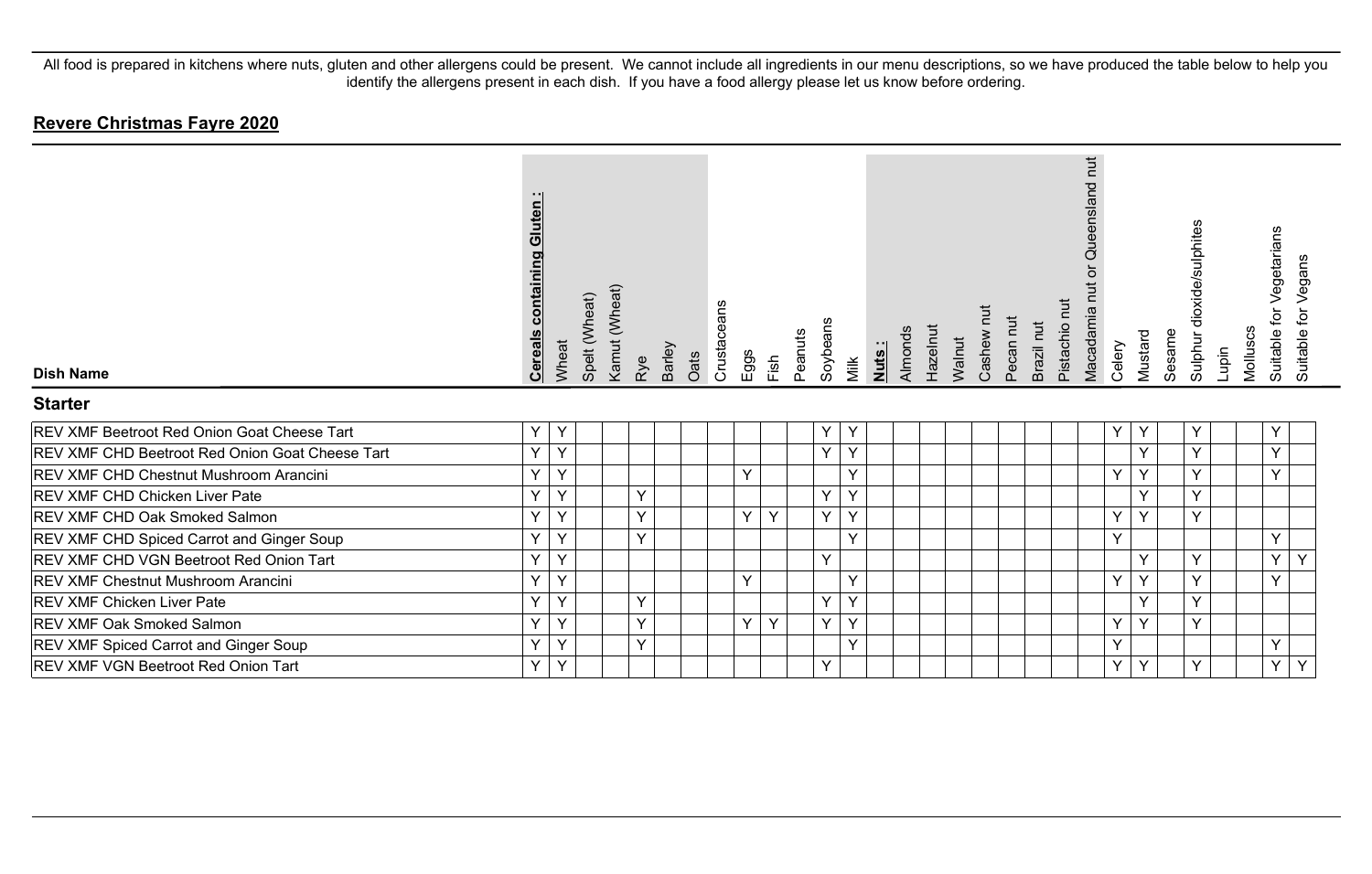| <b>Dish Name</b><br><b>Mains</b>                | <b>containing Gluten:</b><br><b>Cereals</b> | Wheat | Spelt (Wheat) | Kamut (Wheat) | Rye | Barley | Crustaceans<br>Oats | Eggs<br>Fish | Peanuts | Soybeans | Milk   | Nuts: | Almonds | Hazelnut | Walnut | Cashew | Pecan nut | Pistachio nut<br>Brazil nut | nut<br>Queensland<br>$\overleftarrow{\mathrm{o}}$<br>Macadamia nut | Celery | Mustard | Sesame | Sulphur dioxide/sulphites | Lupin | Molluscs | Suitable for Vegetarians | Suitable for Vegans |
|-------------------------------------------------|---------------------------------------------|-------|---------------|---------------|-----|--------|---------------------|--------------|---------|----------|--------|-------|---------|----------|--------|--------|-----------|-----------------------------|--------------------------------------------------------------------|--------|---------|--------|---------------------------|-------|----------|--------------------------|---------------------|
| REV XMF CHD Oven Roasted Cod Loin               | Y                                           |       |               |               |     | Y      |                     | Y            |         | Y        | Y      |       |         |          |        |        |           |                             |                                                                    | Y      | Y       |        | Y                         |       |          |                          |                     |
| REV XMF CHD Red Pepper and Butternut Squash Pie | Y                                           | Y     |               |               |     |        |                     |              |         |          | Y      |       |         |          |        |        |           |                             |                                                                    | Y      |         |        | Y                         |       |          | Y                        |                     |
| REV XMF CHD Roast Breast Turkey                 | Y                                           | Y     |               |               |     |        |                     |              |         |          | Υ      | Y     |         |          |        |        |           |                             |                                                                    |        |         |        | Y                         |       |          |                          |                     |
| REV XMF CHD Slow Braised Beef                   |                                             |       |               |               |     |        |                     |              |         |          | Y      |       |         |          |        |        |           |                             |                                                                    |        | Y       |        | Y                         |       |          |                          |                     |
| REV XMF CHD VGN Mushroom Suet Pudding           | Y                                           | Y     |               |               | Y   | Y      | Y                   |              |         |          |        |       |         |          |        |        |           |                             |                                                                    | Y      |         |        | Y                         |       |          | Y                        | Y                   |
| REV XMF Oven Roasted Cod Loin                   | Υ                                           |       |               |               |     | Y      |                     | Y            |         | Y        | Y      |       |         |          |        |        |           |                             |                                                                    |        | Y       |        | Y                         |       |          |                          |                     |
| REV XMF Red Pepper and Butternut Squash Pie     | Y                                           | Y     |               |               |     |        |                     |              |         |          | Υ      |       |         |          |        |        |           |                             |                                                                    | Y      |         |        | Y                         |       |          | Y                        |                     |
| REV XMF Roast Breast Turkey                     | Y                                           | Y     |               |               |     |        |                     |              |         |          | Υ      | Y     |         |          |        |        |           |                             |                                                                    |        |         |        | Y                         |       |          |                          |                     |
| REV XMF Slow Braised Beef                       |                                             |       |               |               |     |        |                     |              |         |          | $\vee$ |       |         |          |        |        |           |                             |                                                                    |        | Y       |        | Y                         |       |          |                          |                     |
| REV XMF VGN Mushroom Suet Pudding               | Y                                           | Y     |               |               | Y   | Y      | Y                   |              |         |          |        |       |         |          |        |        |           |                             |                                                                    | Y      |         |        | Y                         |       |          | Y                        | Y                   |
| <b>Steak</b>                                    |                                             |       |               |               |     |        |                     |              |         |          |        |       |         |          |        |        |           |                             |                                                                    |        |         |        |                           |       |          |                          |                     |
| REV XMF CHD Steak Sirlion 4oz                   |                                             |       |               |               |     |        |                     | Y            |         | Υ        | Υ      |       |         |          |        |        |           |                             |                                                                    |        | Υ       |        | Υ                         |       |          |                          |                     |
| <b>REV XMF Steak Sirlion 8oz</b>                |                                             |       |               |               |     |        |                     | $\checkmark$ |         | Y        | Y      |       |         |          |        |        |           |                             |                                                                    |        | Y       |        | Y                         |       |          |                          |                     |
|                                                 |                                             |       |               |               |     |        |                     |              |         |          |        |       |         |          |        |        |           |                             |                                                                    |        |         |        |                           |       |          |                          |                     |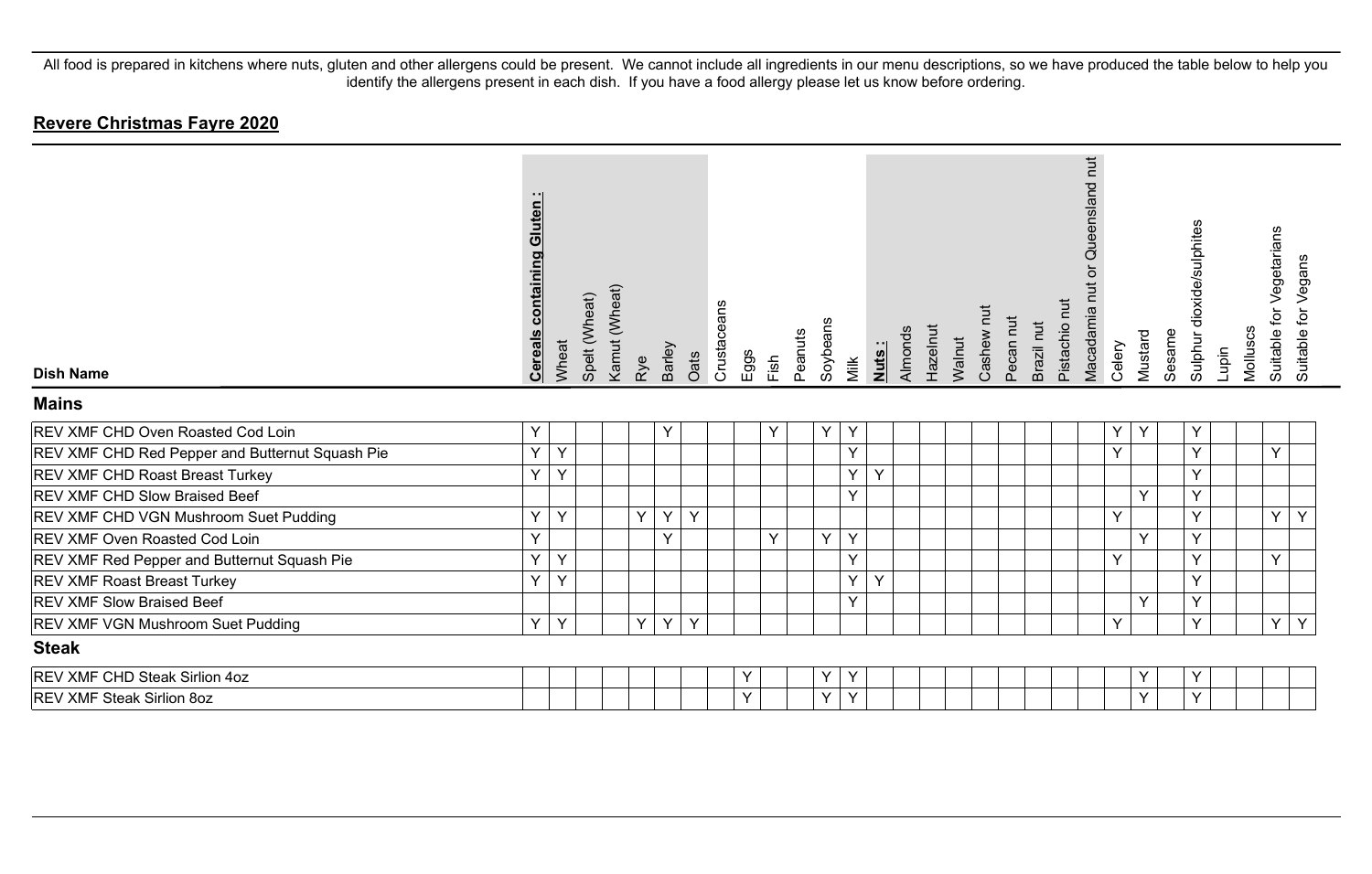| <b>Dish Name</b><br><b>Dessert</b>       | containing Gluten:<br><b>Cereals</b> | Wheat | Spelt (Wheat) | Kamut (Wheat) | Rye | Barley | Oats | Crustaceans | Eggs         | Fish | Peanuts | Soybeans | Milk | <u>Nuts:</u> | Almonds | Hazelnut | Walnut | Į<br>Cashew | Pecan nut | Brazil nut | Pistachio nut | Queensland nut<br>Macadamia nut or | Celery | Mustard | Sesame | Sulphur dioxide/sulphites | Molluscs<br>Lupin | Suitable for Vegetarians | Suitable for Vegans |  |
|------------------------------------------|--------------------------------------|-------|---------------|---------------|-----|--------|------|-------------|--------------|------|---------|----------|------|--------------|---------|----------|--------|-------------|-----------|------------|---------------|------------------------------------|--------|---------|--------|---------------------------|-------------------|--------------------------|---------------------|--|
| REV XMF CHD Dark Chocolate Brownie       |                                      |       |               |               |     |        |      |             | Y            |      |         | Υ        | Υ    |              |         |          |        |             |           |            |               |                                    |        |         |        | $\checkmark$              |                   | Y                        |                     |  |
| REV XMF CHD Poached Pear and Almond Tart | Y                                    | Y     |               |               |     |        |      |             | Y            |      | Y       |          | Y    | Y            | Y       |          |        |             |           |            |               |                                    |        |         |        | $\checkmark$              |                   | Y                        |                     |  |
| REV XMF CHD Steamed Christmas Pudding    | Υ                                    | Y     |               |               |     |        |      |             |              |      |         |          | Y    |              |         |          |        |             |           |            |               |                                    |        |         |        |                           |                   | Y                        |                     |  |
| REV XMF CHD Vanilla Panna Cotta          | Y                                    | Y     |               |               |     |        |      |             | Y            |      |         |          | Y    | Y            | Y       |          |        |             |           |            |               |                                    |        |         |        | $\checkmark$              |                   |                          |                     |  |
| REV XMF CHD VGN Cookie Loaf Cake         | Y                                    | Y     |               |               |     |        |      |             |              |      |         | Y        |      |              |         |          |        |             |           |            |               |                                    |        |         |        |                           |                   | Y                        | Y                   |  |
| REV XMF Dark Chocolate Brownie           |                                      |       |               |               |     |        |      |             | Y            |      |         | Y        | Y    |              |         |          |        |             |           |            |               |                                    |        |         |        | $\checkmark$              |                   | Y                        |                     |  |
| REV XMF Poached Pear and Almond Tart     | Y                                    | Y     |               |               |     |        |      |             | Y            |      | Y       |          | Y    | Y            | Y       |          |        |             |           |            |               |                                    |        |         |        | $\checkmark$              |                   | Y                        |                     |  |
| REV XMF Steamed Christmas Pudding        | Y                                    | Y     |               |               |     |        |      |             |              |      |         |          | Y    |              |         |          |        |             |           |            |               |                                    |        |         |        |                           |                   | Y                        |                     |  |
| REV XMF Vanilla Panna Cotta              | Y                                    | Y     |               |               |     |        |      |             | $\checkmark$ |      |         |          | Y    | Y            | Y       |          |        |             |           |            |               |                                    |        |         |        | $\checkmark$              |                   |                          |                     |  |
| REV XMF VGN Cookie Loaf Cake             | Y                                    | Y     |               |               |     |        |      |             |              |      |         | Y        |      |              |         |          |        |             |           |            |               |                                    |        |         |        |                           |                   | Y                        | Y                   |  |
| <b>Cheese</b>                            |                                      |       |               |               |     |        |      |             |              |      |         |          |      |              |         |          |        |             |           |            |               |                                    |        |         |        |                           |                   |                          |                     |  |
| REV XMF Cheese Plate For One             | Υ                                    | Y     |               |               |     | Y      | Y    |             |              |      |         |          | Y    |              |         |          |        |             |           |            |               |                                    |        |         |        |                           |                   | Y                        |                     |  |
| REV XMF Cheese Plate To Share            | Y                                    | Y     |               |               |     | Y      | Y    |             | <b>v</b>     |      |         |          | Y    |              |         |          |        |             |           |            |               |                                    |        |         |        |                           |                   | Y                        |                     |  |
|                                          |                                      |       |               |               |     |        |      |             |              |      |         |          |      |              |         |          |        |             |           |            |               |                                    |        |         |        |                           |                   |                          |                     |  |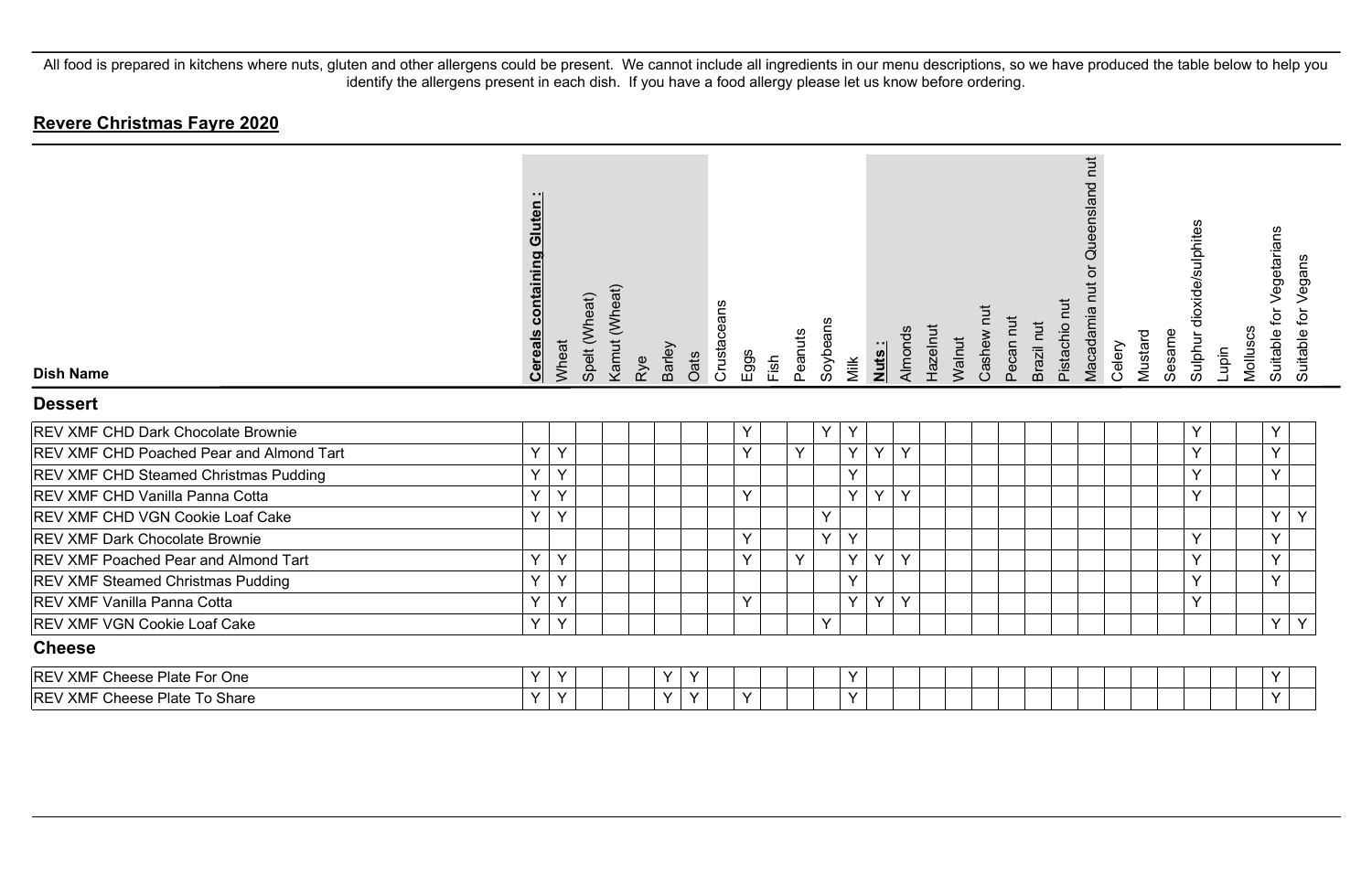#### **Revere Christmas Specials 2020**

| <b>Dish Name</b>                            | $\cdot$ .<br>Gluten<br>containing<br><b>Cereals</b> | Wheat | Spelt (Wheat) | Kamut (Wheat) | Barley<br>Rye |   | Oats | Crustaceans<br>Eggs | Fish         | Peanuts | Soybeans | Milk   | Nuts: | Almonds | Hazelnut | Walnut | Cashew | Pecan nut | Brazil nut | Pistachio nut | $\overline{a}$<br>Queensland<br>ð<br>Macadamia nut | Celery | Mustard | Sesame | dioxide/sulphites<br>Sulphur | Lupin | Molluscs | Vegetarians<br>ð<br>Suitable for<br>Suitable | Vegans |
|---------------------------------------------|-----------------------------------------------------|-------|---------------|---------------|---------------|---|------|---------------------|--------------|---------|----------|--------|-------|---------|----------|--------|--------|-----------|------------|---------------|----------------------------------------------------|--------|---------|--------|------------------------------|-------|----------|----------------------------------------------|--------|
| <b>Nibblers</b>                             |                                                     |       |               |               |               |   |      |                     |              |         |          |        |       |         |          |        |        |           |            |               |                                                    |        |         |        |                              |       |          |                                              |        |
| REV XMF Chilli & Thyme Pigs in Blanket      | Υ                                                   | Y     |               |               |               |   |      |                     |              |         |          |        |       |         |          |        |        |           |            |               |                                                    |        |         |        | Y                            |       |          |                                              |        |
| <b>REV XMF Crispy Roast Potatoes</b>        |                                                     |       |               |               |               |   |      |                     |              |         |          | $\vee$ |       |         |          |        |        |           |            |               |                                                    |        |         |        | $\checkmark$                 |       |          |                                              |        |
| <b>Mains</b>                                |                                                     |       |               |               |               |   |      |                     |              |         |          |        |       |         |          |        |        |           |            |               |                                                    |        |         |        |                              |       |          |                                              |        |
| REV XMF Burger Festive Buttermilk Chicken   | Y                                                   | Y     |               |               |               | Y |      | Y                   |              |         | Y        | Y      |       |         |          |        |        |           |            |               |                                                    |        | Y       |        | Y                            |       |          |                                              |        |
| REV XMF Grilled Fillet of Sea Bass          |                                                     |       |               |               |               |   |      |                     | $\checkmark$ |         |          | Y      |       |         |          |        |        |           |            |               |                                                    |        |         |        |                              |       |          |                                              |        |
| <b>REV XMF Pizza Festive</b>                | Υ                                                   | Y     |               |               |               |   |      |                     |              |         |          | Y      | Y     |         |          |        |        |           |            |               |                                                    |        |         |        | $\checkmark$                 |       |          |                                              |        |
| REV XMF Slow Cooked Lamb Rump               |                                                     |       |               |               |               |   |      |                     |              |         |          | Y      |       |         |          |        |        |           |            |               |                                                    |        |         |        | $\checkmark$                 |       |          |                                              |        |
| REV XMF Steak 8oz Sirloin Blue Cheese Sauce | Y                                                   | Y     |               |               |               |   |      | Y                   |              |         |          | Y      |       |         |          |        |        |           |            |               |                                                    |        |         |        | $\checkmark$                 |       |          |                                              |        |
| REV XMF Turkey Club Sandwich                | Υ                                                   | Υ     |               |               | Y             |   |      | Y                   |              |         |          | Y      |       |         |          |        |        |           |            |               |                                                    |        | Y       |        |                              |       |          |                                              |        |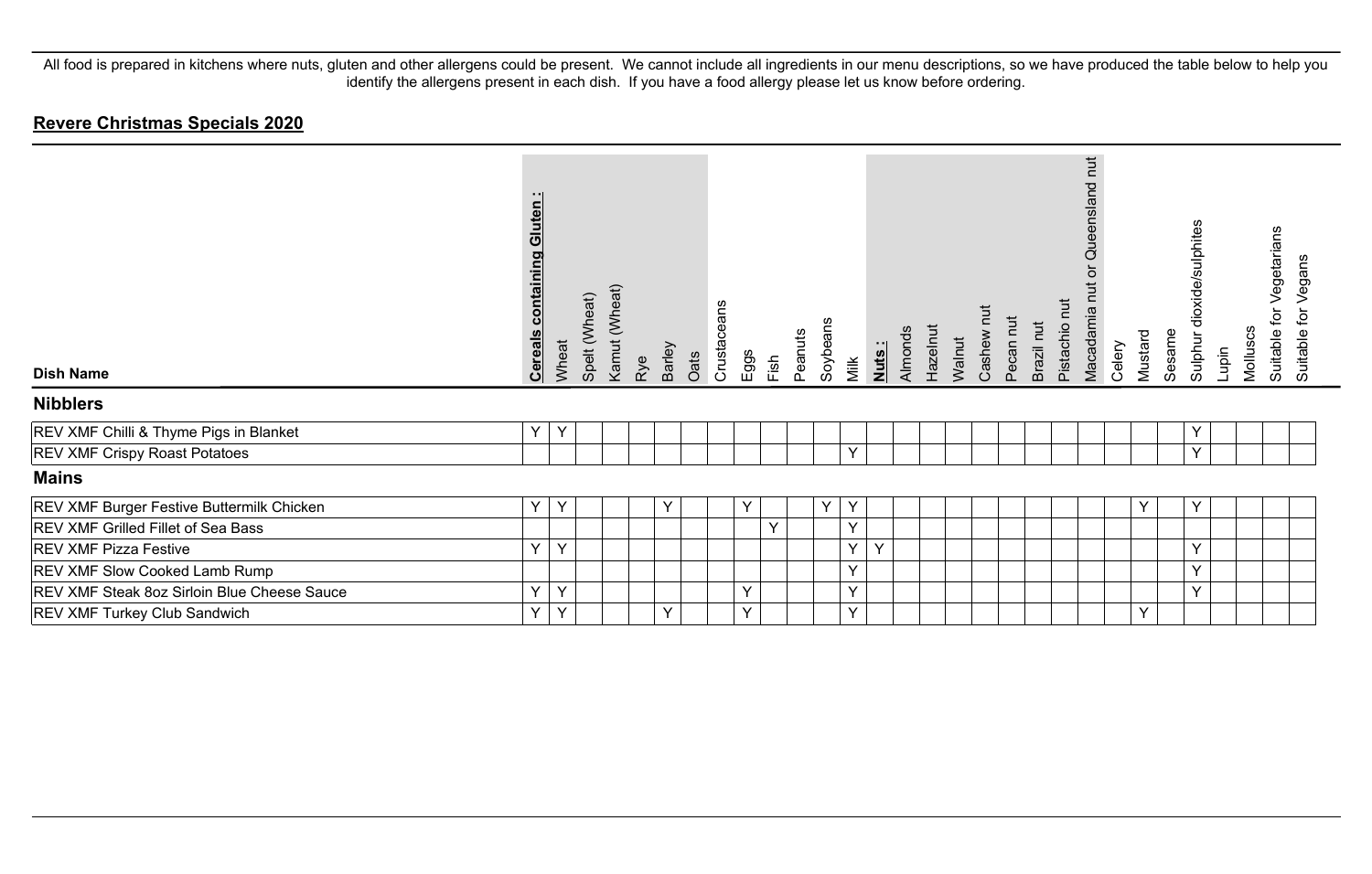# **Revere New Years Eve 2020**

| <b>Dish Name</b>                                    | Gluten:<br><b>Cereals containing</b> | Wheat        | Spelt (Wheat) | Kamut (Wheat) | Rye          | Barley<br>Oats | Crustaceans | Eggs | Fish         | Peanuts | Soybeans | Milk         | Almonds<br>Nuts: | Hazelnut | Walnut | Cashew | Pecan nut | Brazil nut | Pistachio nut | hut<br>Queensland<br>ă<br>Macadamia nut | Celery | Mustard | Sesame | Sulphur dioxide/sulphites | Lupin | Molluscs | Vegetarians<br>ίþ<br>Suitable | Vegans<br>Suitable for |
|-----------------------------------------------------|--------------------------------------|--------------|---------------|---------------|--------------|----------------|-------------|------|--------------|---------|----------|--------------|------------------|----------|--------|--------|-----------|------------|---------------|-----------------------------------------|--------|---------|--------|---------------------------|-------|----------|-------------------------------|------------------------|
| <b>Starters</b>                                     |                                      |              |               |               |              |                |             |      |              |         |          |              |                  |          |        |        |           |            |               |                                         |        |         |        | $\checkmark$              |       |          |                               |                        |
| REV NYE CHD Chestnut Mushroom Arancini              | $\checkmark$                         | Y            |               |               |              |                |             | Υ    |              |         |          | Y            |                  |          |        |        |           |            |               |                                         | Y      | Y       |        |                           |       |          | Υ                             |                        |
| <b>REV NYE CHD Duck Rillettes</b>                   | $\mathbf{v}$                         | $\checkmark$ |               |               | $\checkmark$ |                |             |      |              |         | Y        | $\checkmark$ |                  |          |        |        |           |            |               |                                         | Y      | Y       |        | $\checkmark$              |       |          |                               |                        |
| <b>REV NYE CHD Oak Smoked Salmon</b>                | $\checkmark$                         | $\checkmark$ |               |               | Y            |                |             | Y    | $\checkmark$ |         | Y        | $\checkmark$ |                  |          |        |        |           |            |               |                                         | Y      | Y       |        | $\checkmark$              |       |          |                               |                        |
| <b>REV NYE CHD Roasted Butternut Squash Veloute</b> |                                      | $\checkmark$ |               |               | Y            |                |             |      |              |         |          |              |                  |          |        |        |           |            |               |                                         | Y      |         |        |                           |       |          | Y                             |                        |
| <b>REV NYE CHD VGN Beetroot Red Onion Tart</b>      | $\vee$                               | Y            |               |               |              |                |             |      |              |         | Y        |              |                  |          |        |        |           |            |               |                                         | Y      | Y       |        | $\checkmark$              |       |          | Y                             | Y                      |
| <b>REV NYE Chestnut Mushroom Arancini</b>           | $\checkmark$                         | $\checkmark$ |               |               |              |                |             | Y    |              |         |          | $\checkmark$ |                  |          |        |        |           |            |               |                                         | Y      | Y       |        |                           |       |          | $\checkmark$                  |                        |
| <b>REV NYE Duck Rillettes</b>                       | $\checkmark$                         | Y            |               |               | Υ            |                |             |      |              |         | Y        |              |                  |          |        |        |           |            |               |                                         | Y      | Y       |        | v                         |       |          |                               |                        |
| <b>REV NYE Oak Smoked Salmon</b>                    | $\checkmark$                         | Y            |               |               | Y            |                |             | Y    | Y            |         | Y        | $\checkmark$ |                  |          |        |        |           |            |               |                                         | Y      | Y       |        | $\vee$                    |       |          |                               |                        |
| <b>REV NYE Roasted Butternut Squash Veloute</b>     | $\checkmark$                         | Y            |               |               | Y            |                |             |      |              |         |          | $\checkmark$ |                  |          |        |        |           |            |               |                                         | Y      |         |        | $\checkmark$              |       |          | Y                             |                        |
| <b>REV NYE VGN Beetroot Red Onion Tart</b>          | $\vee$                               | Y            |               |               |              |                |             |      |              |         | Y        |              |                  |          |        |        |           |            |               |                                         | Y      | Y       |        |                           |       |          | Y                             | Y                      |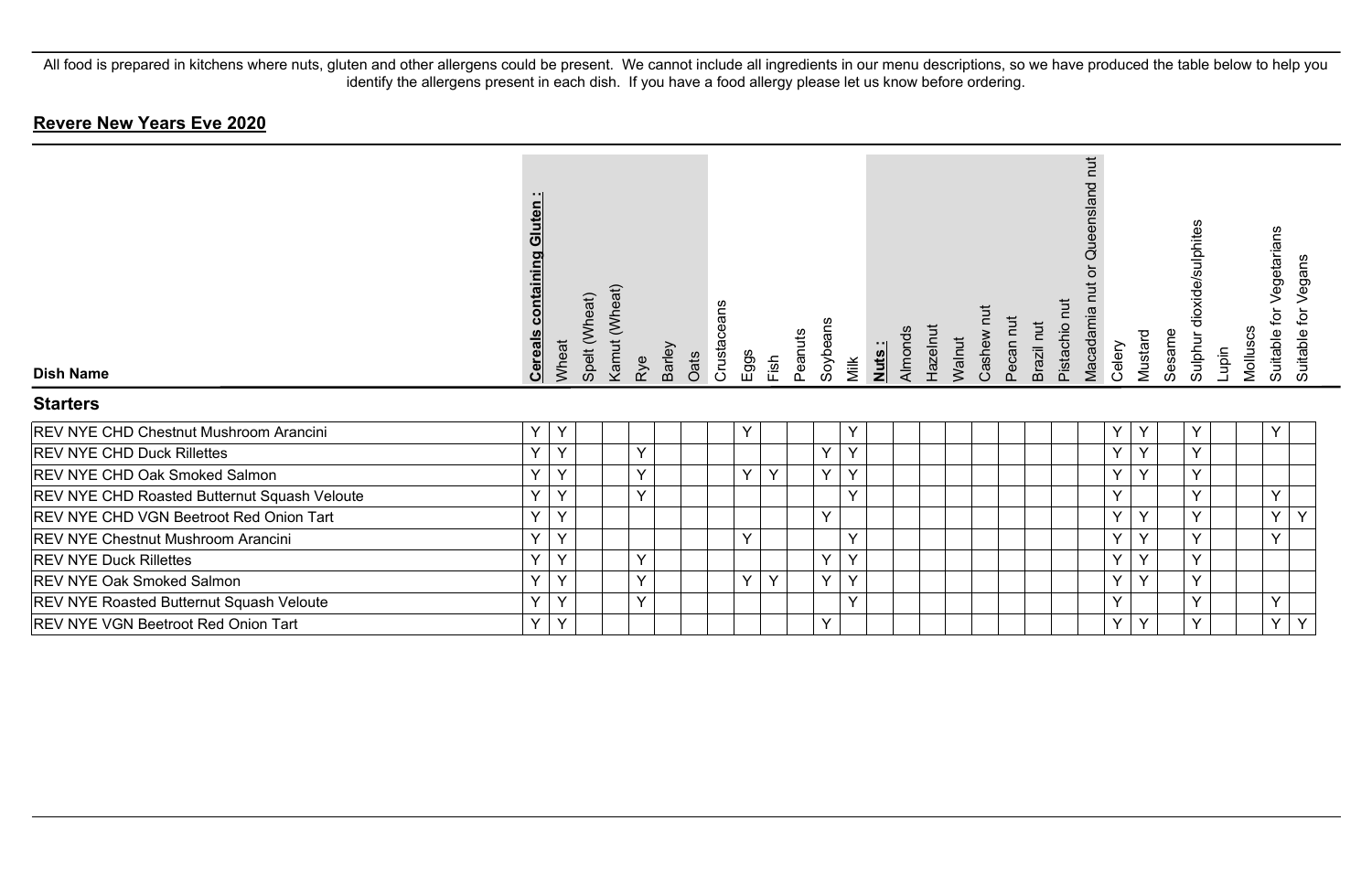# **Revere New Years Eve 2020**

| <b>Dish Name</b>                            | <b>Cereals containing Gluten:</b> | Wheat        | Spelt (Wheat) | Kamut (Wheat) | Rye    | Barley | Oats | Crustaceans  | $E$ ggs      | Fish   | Peanuts | Soybeans | Milk | Nuts: | Almonds | Hazelnut | Walnut | Cashew | Pecan nut | Brazil nut | Pistachio nut | Queensland nut<br>ă<br>Macadamia nut | Celery | Mustard | Sesame | dioxide/sulphites<br>Sulphur | Lupin | Molluscs | Vegetarians<br>ð<br>Suitable | Vegans<br>Suitable for |
|---------------------------------------------|-----------------------------------|--------------|---------------|---------------|--------|--------|------|--------------|--------------|--------|---------|----------|------|-------|---------|----------|--------|--------|-----------|------------|---------------|--------------------------------------|--------|---------|--------|------------------------------|-------|----------|------------------------------|------------------------|
| <b>Mains</b>                                |                                   |              |               |               |        |        |      |              |              |        |         |          |      |       |         |          |        |        |           |            |               |                                      |        |         |        |                              |       |          |                              |                        |
| <b>REV NYE CHD Grilled Sea Bass</b>         | Y                                 | $\checkmark$ |               |               |        |        |      | $\checkmark$ |              | Y      |         |          | Y    |       |         |          |        |        |           |            |               |                                      | Y      | Y       |        |                              |       |          |                              |                        |
| <b>REV NYE CHD Mushroom Wellington</b>      | Y                                 | $\checkmark$ |               |               |        |        |      |              | $\checkmark$ |        |         |          | Y    |       |         |          |        |        |           |            |               |                                      |        |         |        | $\checkmark$                 |       |          | $\checkmark$                 |                        |
| <b>REV NYE CHD Pan Fried Chicken Breast</b> |                                   |              |               |               |        |        |      |              |              |        |         |          | Y    |       |         |          |        |        |           |            |               |                                      |        |         |        | $\checkmark$                 |       |          |                              |                        |
| <b>REV NYE CHD Roast Fillet of Beef</b>     |                                   |              |               |               |        |        |      |              | Y            |        |         |          | Y    |       |         |          |        |        |           |            |               |                                      |        |         |        | $\checkmark$                 |       |          |                              |                        |
| REV NYE CHD VGN Mushroom Suet Pudding       | Y                                 | $\checkmark$ |               |               | $\vee$ | Y      | Y    |              |              |        |         |          |      |       |         |          |        |        |           |            |               |                                      | Y      |         |        | $\checkmark$                 |       |          | Y                            | Y                      |
| <b>REV NYE Grilled Sea Bass</b>             | Y                                 | $\checkmark$ |               |               |        |        |      | $\checkmark$ |              | $\vee$ |         |          | Y    |       |         |          |        |        |           |            |               |                                      | Y      | Y       |        |                              |       |          |                              |                        |
| <b>REV NYE Mushroom Wellington</b>          | Y                                 | $\checkmark$ |               |               |        |        |      |              | $\checkmark$ |        |         |          | Y    |       |         |          |        |        |           |            |               |                                      |        |         |        |                              |       |          | Y                            |                        |
| <b>REV NYE Pan Fried Chicken Breast</b>     |                                   |              |               |               |        |        |      |              |              |        |         |          | Y    |       |         |          |        |        |           |            |               |                                      |        |         |        | $\vee$                       |       |          |                              |                        |
| <b>REV NYE Roast Fillet of Beef</b>         |                                   |              |               |               |        |        |      |              | Y            |        |         |          | Y    |       |         |          |        |        |           |            |               |                                      |        |         |        | $\checkmark$                 |       |          |                              |                        |
| <b>REV NYE VGN Mushroom Suet Pudding</b>    | Y                                 | $\vee$       |               |               | Y      | Y      | Y    |              |              |        |         |          |      |       |         |          |        |        |           |            |               |                                      | Y      |         |        |                              |       |          | Y                            | Y                      |